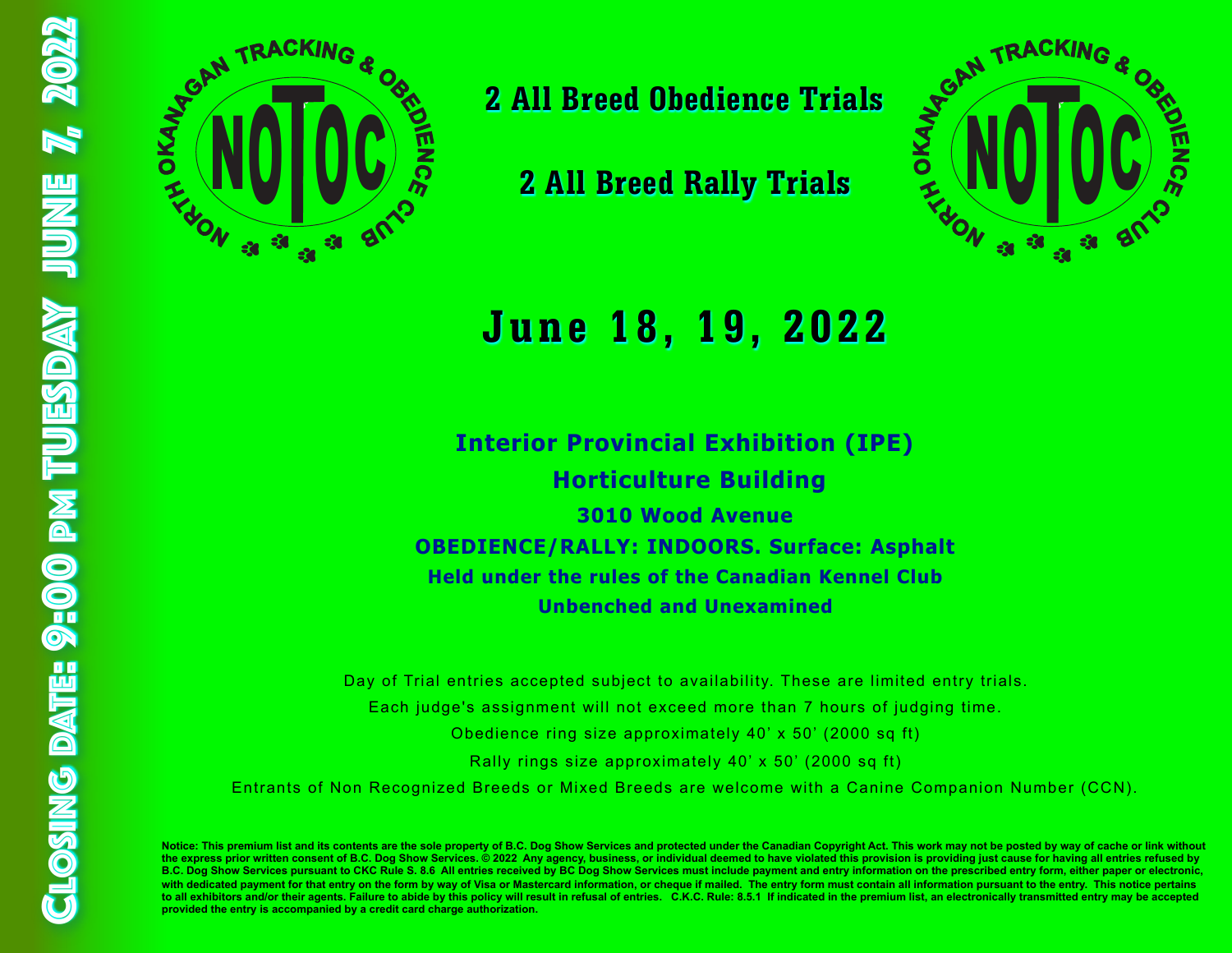# **Judges and Assignments Club Executive and Trial Officials**

**Mrs Karen Brearley** Armstrong BC V0E 1B4

# **June 18, 19, 2022 All Breed**

# **Obedience and Rally Trials**

**VICE PRESIDENT** April Hames **SECRETARY** Jayne Coneybeare **TREASURER** Jayne Coneybeare

**Sandra Neill** 

#### **TRIAL CHAIRPERSON** April Hames **TRIAL COMMITTEE** Erin Moore, Jayne Coneybeare, Alice Jantzen, Joy Viel **TRIAL SUPERINTENDENT** Wayne J Davidson **VETERINARIAN** [Armstrong Veterinary Clinic](http://www.armstrongveterinaryclinic.com/) 3125 Smith Drive, Armstrong BC 250-546-9506 **CANADIAN KENNEL CLUB (C.K.C.)** Jeff Cornett [ED@ckc.ca](mailto:ED@ckc.ca) CKC DIRECTOR BC INT **Dr Terill Udenberg** [zone12director@ckc.ca](mailto:zone12director@ckc.ca) **CKC OBEDIENCE COUNCIL BCSW** Gwen Roswell Kelowna BC [gmroswell@shaw.ca](mailto:gmroswell@shaw.ca) **B.C. DOG SHOW SERVICES LTD.** 151-10090 152nd Street, Suite #504, Surrey, B.C. V3R 8X8 Phone: 604-290-6457 [www.bcdogshowservicesltd.ca](https://www.bcdogshowservicesltd.ca)

|                | <b>OBEDIENCE</b>        | <b>JUDGES</b>         |
|----------------|-------------------------|-----------------------|
| <b>TRIAL 1</b> | <b>Saturday June 18</b> | <b>Karen Brearley</b> |
| <b>TRIAL 2</b> | <b>Saturday June 18</b> | <b>Karen Brearley</b> |
|                | <b>RALLY</b>            |                       |
| <b>TRIAL 1</b> | Sunday June 19          | <b>Karen Brearley</b> |
| <b>TRIAL 2</b> | Sunday June 19          | <b>Karen Brearley</b> |

#### **Obedience:**

Trial 1:PreNovice, Novice A, Novice B, Novice C, Novice Intermediate, Open HA, Open HB, Open 18A, Open 18B, Utility A and Utility B. Exhibition Only Unofficial Classes: Wild Card Novice, Wild Card Open, Wild Card Utility,

**Rally:**  Trial 2: PreNovice, Novice A, Novice B, Novice C, Novice Intermediate, Open HA, Open HB, Open 18A, Open 18B, Utility A and Utility B. Exhibition Only

Trial 1:Rally Novice A, Rally Novice B, Rally Intermediate, Rally Advanced A, Rally Advanced B, Rally Excellent A, Rally Excellent B, Masters. Trial 2:Rally Novice A, Rally Novice B, Rally Intermediate, Rally Advanced A, Rally Advanced B, Rally Excellent A, Rally Excellent B, Masters.

# There will be space for crating inside the building. Dogs and equipment are left at the exhibitors' own risk. **THE NORTH OKANAGAN TRACKING AND OBEDIENCE CLUB WILL NOT ACCEPT RESPONSIBILITY FOR LOST OR DAMAGED ITEMS**

No Fee electronic entries [www.bcdogshowservicesltd.ca](https://www.bcdogshowservicesltd.ca) **Pre-entries close 9:00 pm** 

**Tuesday June 7, 2022**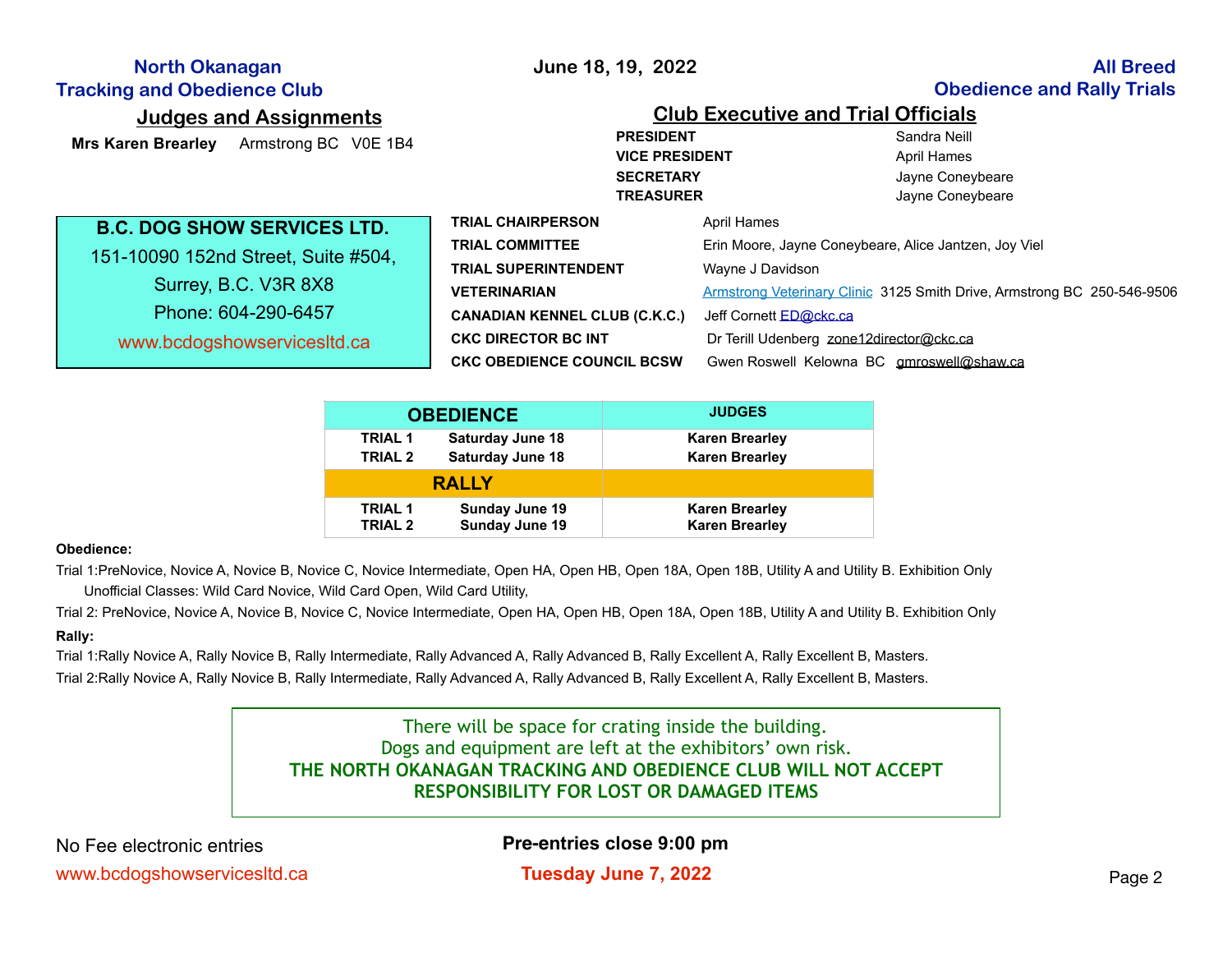# **June 18, 19, 2022 All Breed Obedience and Rally Trials**

**Obedience Prizes** 

High in Trial in each Obedience Trial – Rosette & \$50 HQS in all Regular Obedience Classes – Rosette HQS NOTOC member – Trial 1 &2 HQS Dog with a Tracking Title – Trial 1 & 2 – donated by Norma Schaffer HQS Dog from the 'A' classes – Trial 1 &2 – donated by Jayne Coneybeare HQS Champion of Record – Trial 1 &2 – donated by Erin Moore HQS Oldest Dog – Trial 1 – donated by Joy Viel HQS Junior Handler – Sat – donated by Karen Spalding HQS Herding Dog – Sat – donated by April Hames HQS Working Dog – Sat – donated by Sandra Neill HQS OVOTC member – Sat \*Gift Bag for All Qualifying Pre Novice teams – Trial 1 & 2 – donated by Longhaul Kennels\*

**\*A Congratulatory rosette is offered for a dog achieving a title** 

**Rent A Ring Friday June 17 – 4 pm to 7 pm 15 minutes for \$15 Limited Space Available – Book early to avoid disappointment Contact: Erin 604-812-9967 or [erinmoorebc@gmail.com](mailto:erinmoorebc@gmail.com)**

**RV Parking Overnight RV camping will be available at the show site with power/ water hookups for \$30/night Contact: Jayne Coneybeare 250-546-2991 or [jayneco@telus.net](mailto:jayneco@telus.net) All camping spots must be prepaid. E-transfer to: [notoctreasurer@gmail.com](mailto:notoctreasurer@gmail.com)**

**Dinner Sat Night There will be a no-host dinner at a local restaurant on Saturday night. Everyone invited! If you would like to join us, please contact: Erin 604-812-9967 or erinmoorebc@gmail.com**

**Rally Prizes**  HQS in all Regular Rally Classes – Rosette HQS NOTOC member – Trial 1 & 2 HQS Sporting Dog – Trial 1 & 2 – donated by Alice Jantzen HQS Oldest Dog – Trial 1 – donated by Joy Viel HQS Junior Handler Sun – donated by Karen Spalding HQS Herding Dog – Sun – donated by April Hames HQS Working Dog – Sun – donated by Sandra Neill HQS OVOTC member – Sun \*Prize for all Novice A Rally teams earning their first leg – Trial 1 & 2 – donated by Longhaul Kennels\*

**at these Obedience trials\* \*A Congratulatory rosette is offered for a dog achieving a title at these Rally trials\***

**You choose:** 

**Catalogue for the Trials are \$5 for a paper copy at the trials, or there is a free PDF copy that will be available to download to your device. Just another way that we save you money and you save a tree!!**

**ARMBAND DRAWS ~~ Multiple Chances to Win!!**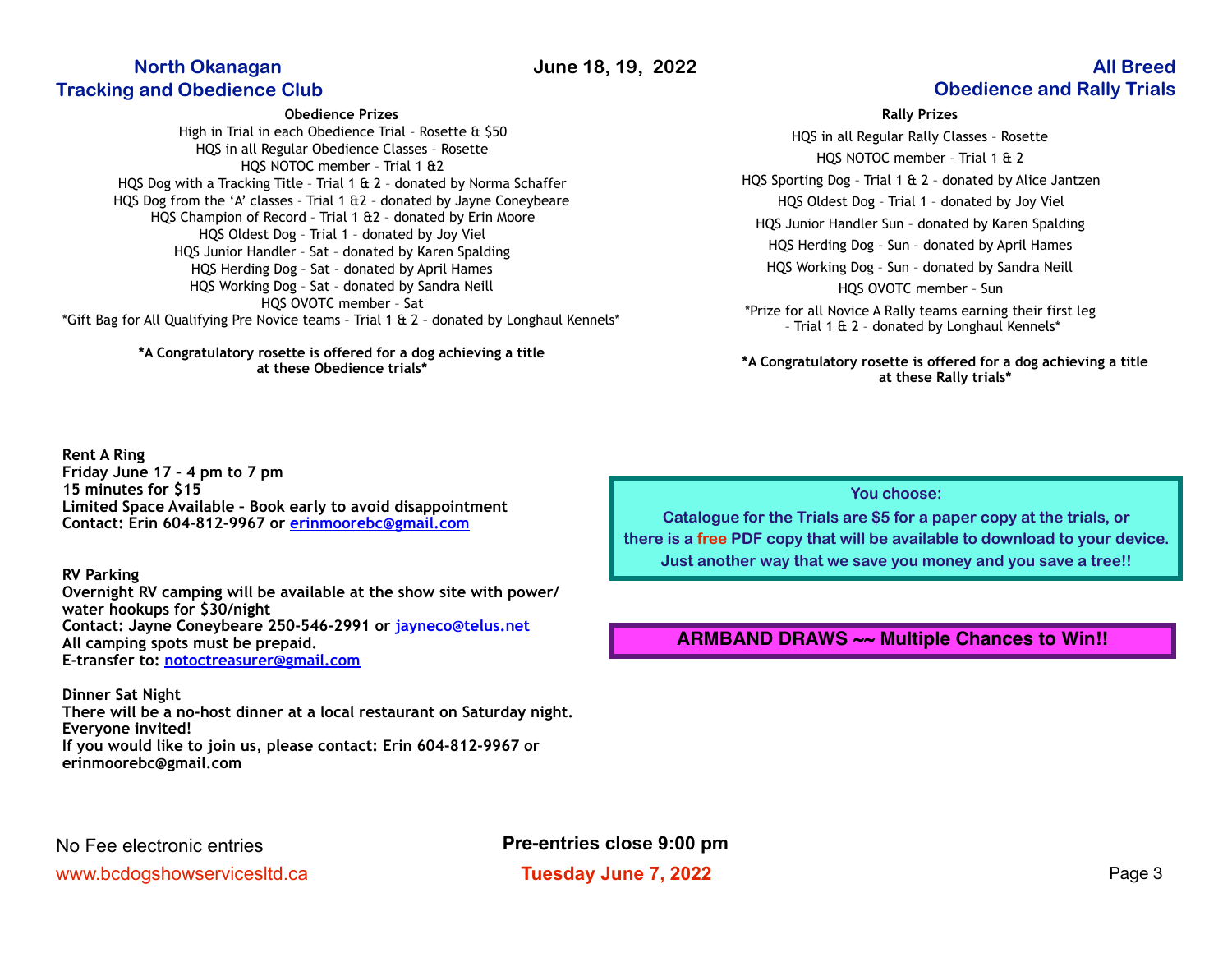### **North Okanagan Billis CONVENIENT, SECURE, ON-LINE SERVICE**

**The BCDSS Online entry system, allows account holders to create an account, view their entries until closing time and receive a PDF of their entry within an hour. GO TO [WWW.BCDOGSHOWSERVICESLTD.CA](http://WWW.BCDOGSHOWSERVICESLTD.CA)**

|                                             | <b>REGULAR CLASSES</b>                    |
|---------------------------------------------|-------------------------------------------|
| <b>OPRE NOVICE</b>                          |                                           |
| <b>DNOVICE A</b>                            | <b>OTRIAL 1 Sat June 18</b>               |
| <b>ONOVICE B</b>                            | <b>OTRIAL 2 Sat June 18</b>               |
| <b>ONOVICE C</b>                            |                                           |
| <b>DNOVICE INT**</b>                        |                                           |
| $\Box$ OPFN HA**                            |                                           |
| $\Box$ OPFN 18A**                           |                                           |
| $\Box$ OPFN HB**                            |                                           |
| $\Box$ OPEN 18B**                           |                                           |
| $I$ UTII ITY A**                            |                                           |
| $\Box$ UTILITY B**                          |                                           |
| <b>DExhibition Only</b>                     | $\overline{\mathbf{v}}$<br>**.IUMP HEIGHT |
|                                             |                                           |
| <b>ADDITIONAL REGULAR</b><br><b>CLASSES</b> |                                           |

**D**Trial 1 Sat ■Trial 2 Sat





#### **OBEDIENCE**

**OPRE NOVICE** !NOVICE C **DINOVICE INT. DUTILITY A DUTILITY B** 

| Regular Entry Novice A & B, Open 18A & 18B & HA & HB, Utility A & B               | \$35    |
|-----------------------------------------------------------------------------------|---------|
| Regular Entry Pre Novice, Novice C and Novice Intermediate                        | \$35    |
| Additional Utility to Open B                                                      | \$27    |
| Unofficial Class - must be entered in a regular Official class or Exhibition Only | \$20    |
| <b>Exhibition Only</b>                                                            | \$15    |
| <b>TCN Fee</b>                                                                    | \$10.50 |
| <b>Pre Ordered Catalogue</b>                                                      | \$5     |
|                                                                                   |         |

# **No additional surcharge or processing fees!!!**

the day of the than, no fater than I hour before the start of the than.<br>Acceptance of the entry is at the discretion of the trial secretary and obedience chairperson and subject to the influences of scheduling and amount **Figure Pre-entries close 9:00 pm**  Day of trial competitive entries, on a paper entry form, may be accepted on the day of the trial, no later than 1 hour before the start of the trial. of judges time available. There is a \$7./class additional fee.

#### **JUNE 18, 19, 2022 <b>ANNADIAN MENNEL CLUB ENTRY FORM**<br> **SANADIAN MENNEL CLUB ENTRY FORM CANADIAN KENNEL CLUB ENTRY FORM**

**Obedience and Rally Trials ALL BREED OBEDIENCE**

**ALL ENTRIES MUST BE RECEIVED BY** 

**9:00 pm on Tuesday June 7 , 2022** 

All fees are payable to BC Dog Show Services Ltd. Deliver to 151-10090 152nd Street Box 504, Surrey, BC, Canada V3R 8X8

#### Dog Information

**Registered Name of Dog** 

**Phone Number\_\_\_\_\_\_\_\_\_\_\_\_\_\_\_\_\_\_\_\_\_\_\_\_\_\_\_\_\_\_\_\_\_\_\_\_\_\_\_\_\_\_\_\_\_\_\_\_\_\_\_\_\_\_\_\_\_**

| <b>OMale OFemale</b> |                                 | Place of Birth Canada <sup>n</sup> Elsewheren |    |    |    |
|----------------------|---------------------------------|-----------------------------------------------|----|----|----|
| Insert Number Here:  |                                 |                                               | dd | mm | yy |
| □CKC Registration #  | □Miscellaneous #                |                                               |    |    |    |
| <b>OCKC ERN#</b>     | □Canine Companion #             |                                               |    |    |    |
| $C$ KC PEN#          | <b>□Temporary Competition #</b> |                                               |    |    |    |
| <b>Breeder:</b>      |                                 |                                               |    |    |    |
| Sire:                |                                 |                                               |    |    |    |

### **Owner(s) & Agent Information** Confirmation to Owner □ Agent □

**Dam: \_\_\_\_\_\_\_\_\_\_\_\_\_\_\_\_\_\_\_\_\_\_\_\_\_\_\_\_\_\_\_\_\_\_\_\_\_\_\_\_\_\_\_\_\_\_\_\_\_\_\_\_\_\_\_\_\_\_\_\_\_\_**

|                      | Registered Owner: ____________________________CKC Membership #____________<br>Registered Co owner: ______________________CKC Membership #__________                                                                                                                                                                                                                                                                                                                                                                                                                                     |  |
|----------------------|-----------------------------------------------------------------------------------------------------------------------------------------------------------------------------------------------------------------------------------------------------------------------------------------------------------------------------------------------------------------------------------------------------------------------------------------------------------------------------------------------------------------------------------------------------------------------------------------|--|
|                      |                                                                                                                                                                                                                                                                                                                                                                                                                                                                                                                                                                                         |  |
|                      | Registered Co owner(s): _______________________CKC Membership #___________                                                                                                                                                                                                                                                                                                                                                                                                                                                                                                              |  |
|                      |                                                                                                                                                                                                                                                                                                                                                                                                                                                                                                                                                                                         |  |
|                      |                                                                                                                                                                                                                                                                                                                                                                                                                                                                                                                                                                                         |  |
|                      |                                                                                                                                                                                                                                                                                                                                                                                                                                                                                                                                                                                         |  |
|                      |                                                                                                                                                                                                                                                                                                                                                                                                                                                                                                                                                                                         |  |
|                      | <b>Payment by</b> VISA $\Box$ MASTERCARD $\Box$<br>CHEQUE <b>O</b>                                                                                                                                                                                                                                                                                                                                                                                                                                                                                                                      |  |
|                      |                                                                                                                                                                                                                                                                                                                                                                                                                                                                                                                                                                                         |  |
|                      |                                                                                                                                                                                                                                                                                                                                                                                                                                                                                                                                                                                         |  |
|                      |                                                                                                                                                                                                                                                                                                                                                                                                                                                                                                                                                                                         |  |
|                      | FEES: ENTRY \$___________LISTED \$___________Catalogue \$_________ Total Attached \$_______                                                                                                                                                                                                                                                                                                                                                                                                                                                                                             |  |
|                      | I CERTIFY that I am the registered owner(s) of the dog or that I am the authorized agent of the<br>actual owner(s) whose names I have entered above and accept full responsibility for all<br>statement made in this entry in consideration of the acceptance of this entry. I (we) agree to be<br>bound by the rules and regulations of the Canadian Kennel Club and by any additional rules and<br>regulations in the premium list. I have read and agree with the terms of the waiver posted in the<br>premium list. This entry must be completed in full and signed for acceptance. |  |
|                      |                                                                                                                                                                                                                                                                                                                                                                                                                                                                                                                                                                                         |  |
| <b>Email address</b> |                                                                                                                                                                                                                                                                                                                                                                                                                                                                                                                                                                                         |  |
| <b>Phone Number</b>  | Page 4                                                                                                                                                                                                                                                                                                                                                                                                                                                                                                                                                                                  |  |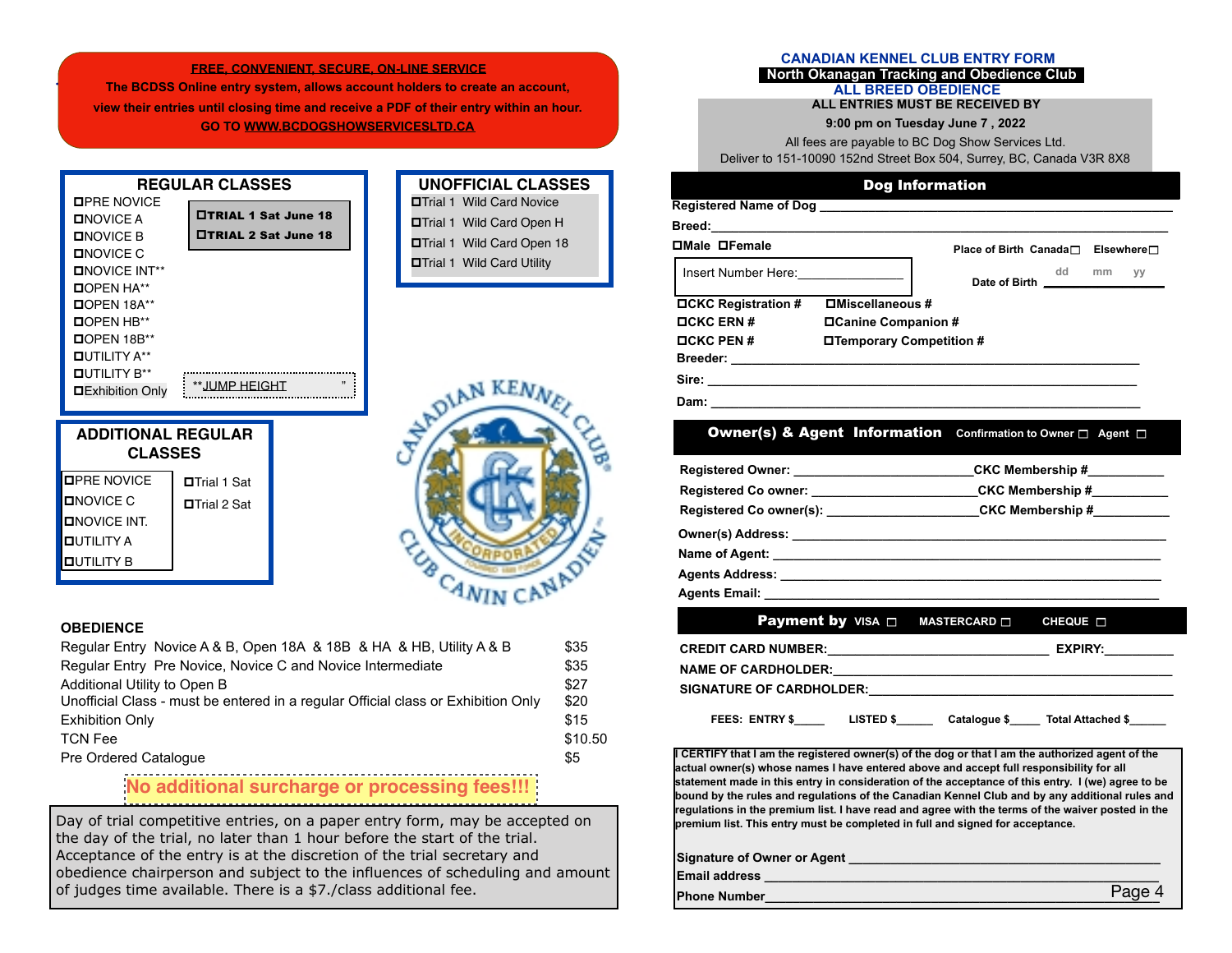#### **FREE, CONVENIENT, SECURE, ON-LINE SERVICE**

**The BCDSS Online entry system, allows account holders to create an account, Tracking view their entries until closing time and receive a PDF of their entry within an hour. GO TO [WWW.BCDOGSHOWSERVICESLTD.CA](http://WWW.BCDOGSHOWSERVICESLTD.CA) ALL ENTRIES MUST BE RECEIVED BY** 

|                             | <b>REGULAR CLASSES</b>      |
|-----------------------------|-----------------------------|
| <b>□Rally Novice A</b>      | <b>OTRIAL 1 Sun June 19</b> |
| <b>□</b> Rally Novice B     | <b>OTRIAL 2 Sun June 19</b> |
| <b>□</b> Rally Intermediate |                             |
| <b>□</b> Rally Advanced A** |                             |
| □Rally Advanced B**         |                             |
| <b>□Rally Excellent A**</b> |                             |
| <b>□Rally Excellent B**</b> |                             |
| <b>ORally Master**</b>      |                             |
| <b>DExhibition Only</b>     | <b>MP HEIGHT</b>            |





#### **RALLY**

| Regular Entry: Rally Novice, Intermediate, Advanced, Excellent, Master | \$35    |
|------------------------------------------------------------------------|---------|
| Additional: Intermediate. Excellent B. Master                          | \$27    |
| <b>Exhibition Only</b>                                                 | \$15    |
| <b>TCN Fee</b>                                                         | \$10.50 |
| Pre Ordered Catalogue                                                  | \$5     |

#### **No additional surcharge or processing fees!!!**

**Proceptance of the entry is at the discretion of the thair secretary and and properties provided to the influences of scheduling and <b>Figure** amount of judges time available. There is a \$7./class additional fee. the day of the trial, no later than 1 hour before the start of the trial. Acceptance of the entry is at the discretion of the trial secretary and

#### **June 18, 19, 2022 ANN ALINE COOP ENTRIT ONINTIAL BREED ASSESS CANADIAN KENNEL CLUB ENTRY FORM**

# **Obedience and Rally Trials ALL BREED RALLY**

**9:00 pm on Tuesday June 7 , 2022** 

All fees are payable to BC Dog Show Services Ltd.

Deliver to 151-10090 152nd Street Box 504, Surrey, BC, Canada V3R 8X8

**Registered Name of Dog \_\_\_\_\_\_\_\_\_\_\_\_\_\_\_\_\_\_\_\_\_\_\_\_\_\_\_\_\_\_\_\_\_\_\_\_\_\_\_\_\_\_\_\_\_\_\_\_\_\_\_** 

#### **Breed:\_\_\_\_\_\_\_\_\_\_\_\_\_\_\_\_\_\_\_\_\_\_\_\_\_\_\_\_\_\_\_\_\_\_\_\_\_\_\_\_\_\_\_\_\_\_\_\_\_\_\_\_\_\_\_\_\_\_\_\_\_\_\_\_\_\_**  !**Male** !**Female**

Insert Number Here: **and Election Controller and the United States** dd mm yy Date of Birth \_ **Place of Birth Canada**<sup>*□*</sup> Elsewhere□

| □CKC Registration # | $\Box$ Miscellaneous #          |  |
|---------------------|---------------------------------|--|
| $C$ CKC ERN #       | □ Canine Companion #            |  |
| $C$ KC PEN#         | <b>□Temporary Competition #</b> |  |
| <b>Breeder:</b>     |                                 |  |

**Sire: \_\_\_\_\_\_\_\_\_\_\_\_\_\_\_\_\_\_\_\_\_\_\_\_\_\_\_\_\_\_\_\_\_\_\_\_\_\_\_\_\_\_\_\_\_\_\_\_\_\_\_\_\_\_\_\_\_\_\_\_\_\_** 

**Dam: Dam:** *Particularly 2000 <b>Particularly 2000 Particularly 2000 Particularly 2000 Particularly 2000 Particular 2000 Particular 2000 Particular 2000 Particular 2000 Particular 2000 Particular 2000 Particular 2000 Pa* 

### **Owner(s) & Agent Information** Confirmation to Owner □ Agent □

| Registered Owner: And the state of the state of the state of the state of the state of the state of the state o                                                                                                                | <b>CKC Membership #</b> |  |
|--------------------------------------------------------------------------------------------------------------------------------------------------------------------------------------------------------------------------------|-------------------------|--|
|                                                                                                                                                                                                                                | <b>CKC Membership #</b> |  |
| Registered Co owner(s): _______________________                                                                                                                                                                                | <b>CKC Membership #</b> |  |
| Owner(s) Address: the contract of the contract of the contract of the contract of the contract of the contract of the contract of the contract of the contract of the contract of the contract of the contract of the contract |                         |  |
| Name of Agent:                                                                                                                                                                                                                 |                         |  |

**Agents Address: \_\_\_\_\_\_\_\_\_\_\_\_\_\_\_\_\_\_\_\_\_\_\_\_\_\_\_\_\_\_\_\_\_\_\_\_\_\_\_\_\_\_\_\_\_\_\_\_\_\_\_\_\_\_\_** 

**Agents Email: \_\_\_\_\_\_\_\_\_\_\_\_\_\_\_\_\_\_\_\_\_\_\_\_\_\_\_\_\_\_\_\_\_\_\_\_\_\_\_\_\_\_\_\_\_\_\_\_\_\_\_\_\_\_\_\_\_**

| <b>Payment by</b> VISA $\Box$ MASTERCARD $\Box$ | CHEQUE <b>IT</b>               |
|-------------------------------------------------|--------------------------------|
|                                                 | EXPIRY:                        |
| <b>NAME OF CARDHOLDER:</b>                      |                                |
| <b>SIGNATURE OF CARDHOLDER:</b>                 |                                |
| <b>FEES: ENTRY \$</b><br><b>LISTED \$</b>       | Catalogue \$ Total Attached \$ |

**I CERTIFY that I am the registered owner(s) of the dog or that I am the authorized agent of the actual owner(s) whose names I have entered above and accept full responsibility for all statement made in this entry in consideration of the acceptance of this entry. I (we) agree to be bound by the rules and regulations of the Canadian Kennel Club and by any additional rules and**  Day of trial competitive entries, on a paper entry form, may be accepted on

**Signature of Owner or Agent \_\_\_\_\_\_\_\_\_\_\_\_\_\_\_\_\_\_\_\_\_\_\_\_\_\_\_\_\_\_\_\_\_\_\_\_\_\_\_\_\_\_\_\_\_** 

**Email address \_\_\_\_\_\_\_\_\_\_\_\_\_\_\_\_\_\_\_\_\_\_\_\_\_\_\_\_\_\_\_\_\_\_\_\_\_\_\_\_\_\_\_\_\_\_\_\_\_\_\_\_\_\_\_\_\_** 

**Tree. Page 5** 

Page 5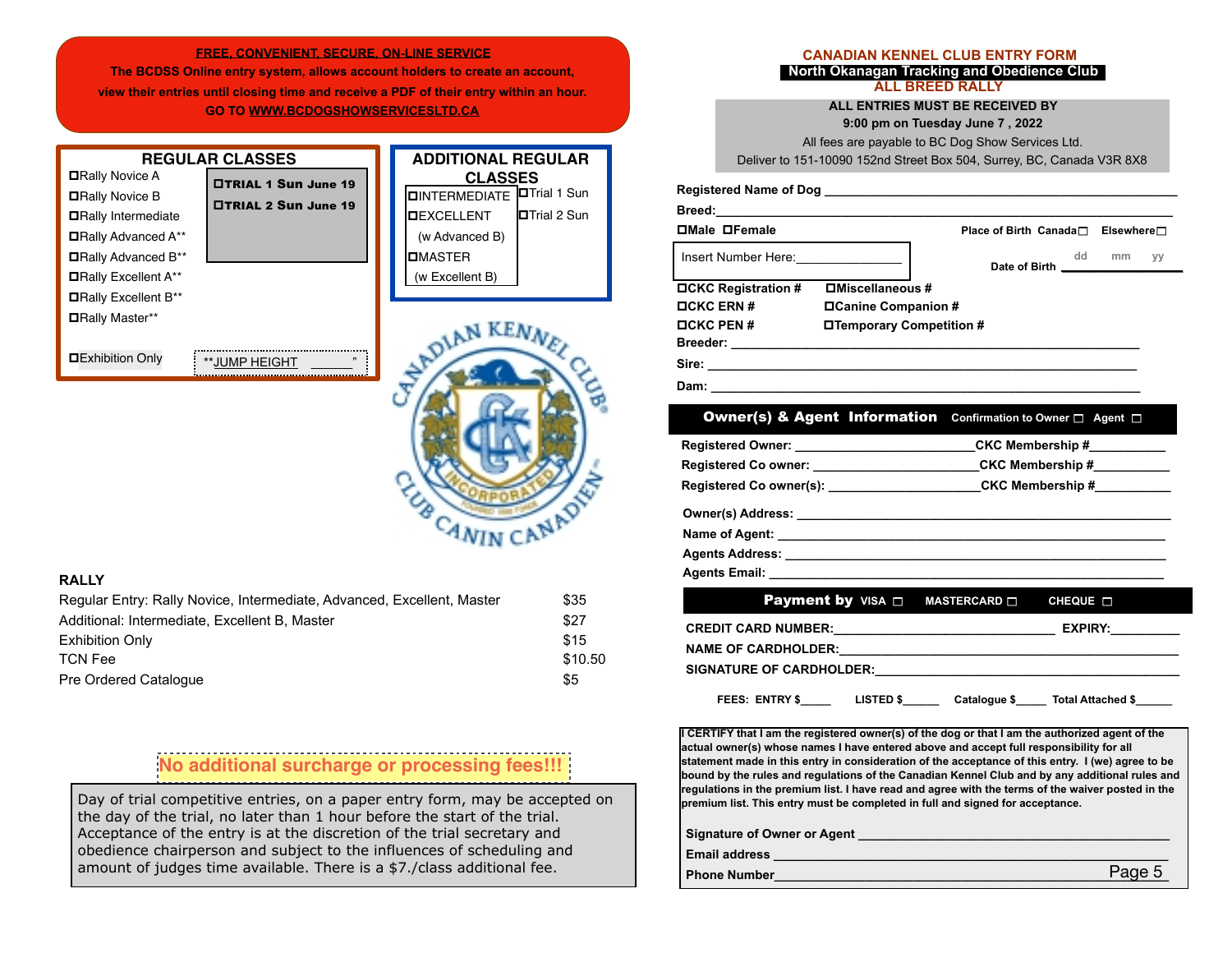# **June 18, 19, 2022 All Breed Obedience and Rally Trials**

#### **FREE, CONVENIENT, SECURE, ON-LINE SERVICE**

 **Electronic entries received on the B.C.D.S.S. Entry system are permitted for these trials The BCDSS Online entry system, allows account holders to create an account, view their entries until closing time and receive a PDF of their entry within an hour. GO TO [WWW.BCDOGSHOWSERVICESLTD.CA](http://WWW.BCDOGSHOWSERVICESLTD.CA)**

#### MAIL ENTRIES

**You can also complete the entry forms enclosed in the paper premium list or** 

#### **GO TO** [WWW.BCDOGSHOWSERVICESLTD.CA](http://WWW.BCDOGSHOWSERVICESLTD.CA)

**AND PRINT A PDF OF THE APPROPRIATE ENTRY FORM. COMPLETE AND MAIL IT TO THE ADDRESS BELOW:** 

> BC Dog Show Services Ltd, 151-10090-152nd Street, Box #504 **Surrey, B.C., Canada** V3R 8X8 (UPS outlet)

 **We will not accept entries we can not read in full. IF YOU INCLUDE YOUR EMAIL ADDRESS ON THE ENTRY FORM WE WILL CONFIRM THE RECEIPT OF YOUR ENTRY.**

**Day of trial competitive entries, on a paper entry form, may be accepted on the day of the trial, no later than 1 hour before the start of the trial. Acceptance of the entry is at the discretion of the trial secretary and obedience chairperson and subject to the influences of scheduling and amount of judges time available. There is a \$7./class additional fee.**

B.C. Dog Show Services Ltd. considers the exhibitor the customer.

We do not charge processing fees, credit card fees, etc! The fees owing are the fees you are charged. While we would prefer you enter as early as possible, we do not penalize you, the customer, for entering prior to closing date. We value your business and thank-you for choosing this event.

#### **PAYMENT OF FEES**

All fees are payable to **B.C. DOG SHOW SERVICES LTD**.All fees include GST. We do not accept post-dated cheques or telephone entries.

If you enter on-line with us you will receive a PDF attachment of your completed entry form within 1 hour of transmitting your entry. Please review for errors. If you have not received this copy your entry was not received, therefore please enter well before closing time.

Entries may be paid by Cheque, Visa, Mastercard, Money Order or Bank Draft. We do not accept cash. Payment must accompany all entries. Declined credit cards or cheques are considered nonpayment of entries (S. 8 CKC Rules & Regulations)

The entry forms require all the information requested. All information must be included on the single page entry form. or the electronic entry.

| No Fee electronic entries   | Pre-entries close 9:00 pm |  |
|-----------------------------|---------------------------|--|
| www.bcdogshowservicesItd.ca | Tuesday June 7, 2022      |  |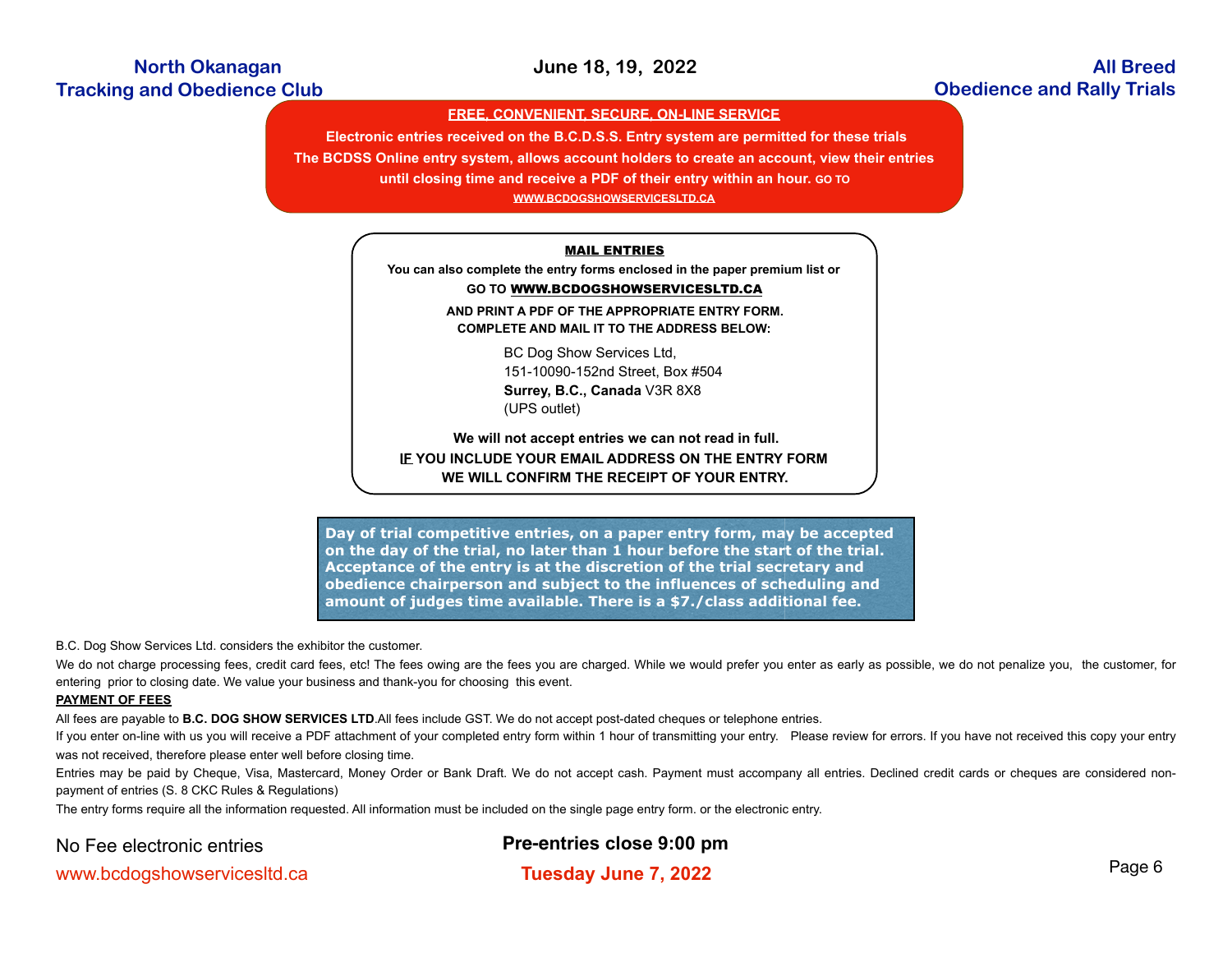# **North Okanagan Tracking and Obedience Club Official Obedience Novice Classes**

#### **9.1 Pre Novice**

9.1.1 The Pre-Novice Class is an elective class and earning the title is not a requirement to enter Novice Classes.

- 9.1.2 The Pre-Novice Class shall be for any dog of any recognized or listed breed, mixed breed or unrecognized breed which has not earned the title of P.C.D.
- 9.1.3 Dogs in this class may be handled by the owner or any other person.
- 9.1.4 A person may enter more than one dog in this class.
- 9.1.5 The same handler must handle each dog in all 5 exercises unless he has 2 or more dogs entered. In such cases, he must have an additional handler for each extra dog when they are judged together in the Group Exercise.
- 9.1.6 Only dogs that have not earned the title of C.D. may enter the Pre-Novice class.

#### **10.1 Novice A**

- 10.1.1 The Novice A Class shall be for any dog of any recognized or listed breed, mixed breed or unrecognized breed which has not earned the title of C.D.
- 10.1.2. Only one dog per handler is allowed in this class, and that person must handle the dog in all exercises.
- 10.1.3. The handler of any dog in this class must be the owner, co-owner, or a member of their immediate families, and must be eligible to handle under section 10.1.4.
- 10.1.4. No person who has trained or exhibited a dog that has earned a C.D.X. title shall be allowed to handle a dog in this class.
- 10.1.5 When a dog is wrongfully entered in this class, any score awarded will be cancelled.

#### **10.2 Novice B**

- 10.2.1 The Novice B Class shall be for any dog of any recognized or listed breed, mixed breed or unrecognized breed which has not earned the title of C.D.
- 10.2.2. Dogs in this class may be handled by the owner or any other person.
- 10.2.3 A person may enter more than one dog in this class.
- 10.2.4 The same handler must handle each dog in all 6 exercises unless he has 2 or more dogs entered. In such cases, he must have an additional handler for each extra dog when they are judged together in the Group Exercises.
- 10.2.5 No dog may be entered in both the Novice A and Novice B Class at any one trial.

#### **10.3 Novice C**

10.3.1 The Novice C Class shall be for any dog of any recognized or listed breed, mixed breed or unrecognized breed that has earned the title C.D. or any higher obedience titles.

- 10.3.2 Dogs in this class may be handled by the owner or any other person.
- 10.3.3 A person may enter more than one dog in this class.
- 10.3.4 The same handler must handle each dog in all 6 exercises unless he has 2 or more dogs entered. In such cases, he must have an additional handler for each extra dog when they are judged together in the Group Exercises.
- 10.3.5 Dogs may compete in the Novice C class indefinitely.
- 10.3.6 Scores earned by dogs entered in the Novice C Class are not eligible for High In Trial and do not qualify a dog for any title.
- 10.3.7 Dogs may be entered the Novice C Class in addition to any other official *or* unofficial classes for which they are eligible.

#### **11.1 Novice Intermediate**

- 11.1.1 The Novice Intermediate Class is an elective class and earning the title is not a requirement to enter the Open Classes.
- 11.1.2 The Novice Intermediate Class shall be for any dog of any recognized or listed breed, mixed breed or unrecognized breed that has earned a C.D. or any higher obedience trial titles.
- 11.1.3 Dogs in this class may be handled by the owner or any other person.
- 11.1.4 A person may enter more than one dog in this class.
- 11.1.5 The same handler must handle each dog in all 6 exercises.
- 11.1.6 Dogs may compete in the Novice Intermediate class indefinitely.
- 11.1.7 Scores earned by dogs competing in this class are not eligible for High in Trial.

11.1.8 Dogs may be entered in the Novice Intermediate Class in addition to any other official or unofficial classes for which they are eligible.

# No Fee electronic entries

# **Pre-entries close 9:00 pm**

[www.bcdogshowservicesltd.ca](https://www.bcdogshowservicesltd.ca)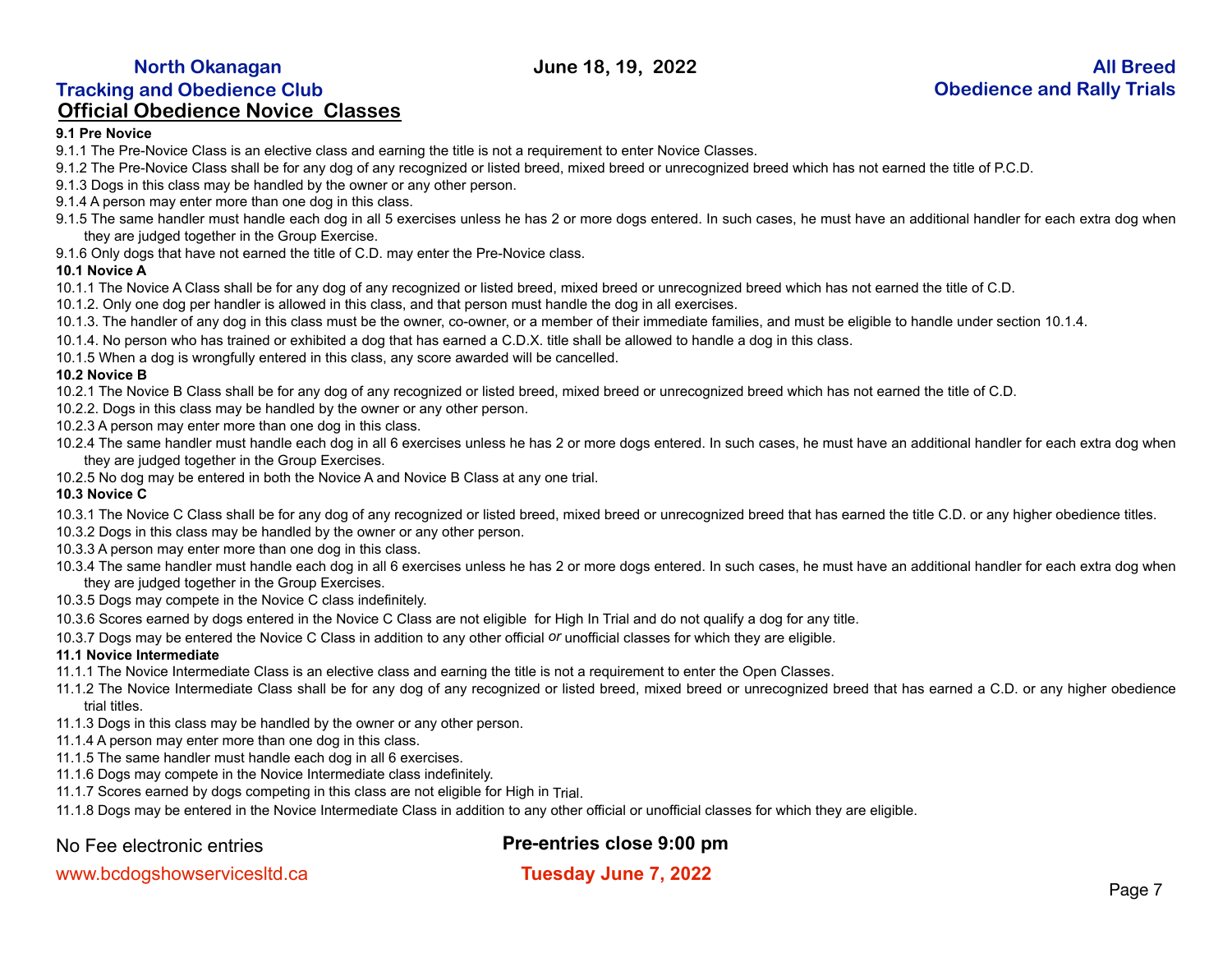# **North Okanagan Tracking and Obedience Club Official Obedience Open and Utility Classes**

#### **12.1 Open Classes**

- 12.1.1 There are four (4) Open classes: The Open HA and Open HB classes, which include the Out of Sight Group Stay Exercises and the Open 18A and Open 18B classes, which include the Change of Positions and Group Sit - Walk Around exercises.
- 12.1.2 No dog may be entered in more than one Open Class at any one trial.

#### **12.2 Open HA and Open 18A**

- 12.2.1 The Open A Classes shall be for any dog of any recognized or listed breed, mixed breed or unrecognized breed which has earned the title of C.D. but has not earned the title of C.D.X.
- 12.2.2 The handler of any dog in this class must be the owner or a member of their immediate families.
- 12.2.3 Only one dog per handler is allowed in this class and that person must handle the dog in all exercises.
- 12..2.4 Any person who has trained or exhibited a dog that has earned a U.D. title may not handle a dog in these classes.
- 12.2.5 When a dog is wrongfully entered in these classes, any score awarded will be cancelled.

#### **12.3 Open HB & Open 18B**

- 12.3.1 The Open B Classes shall be for any dog of any recognized or listed breed, mixed breed or unrecognized breed which has earned the title of C.D.
- 12.3.2 Dogs that have earned the title of C.D.X. or any higher obedience titles may enter either of the Open B classes. A dog may also be entered in the Utility Class in the same trial.
- 12.3.3 Dogs in this class may be handled by the owner or any other person.
- 12.3.4 A person may enter or handle more than one dog in this class.
- 12.3.5 The same handler must handle each dog in all 7 exercises unless he has 2 or more dogs entered. In such case, they must have an additional handler for each extra dog when they are judged together in the group exercise(s).
- 12.3.6 No dog may be entered in both the Open A and Open B classes at any one trial.
- 12.2.7 Prior to the start of judging, the judge will choose which of the six numbered routines is to be performed for Open HB and Open 18B, and which sequence of positions is to be performed in the Change of Positions exercise in the 18B class (in the Open 18A class only sequence (a) will be performed). These choices will not be disclosed to exhibitors until it is posted at ring side at least 30 minutes before the start of each class and never more than one hour before the st art of the trial. In future assignments, judges are required to alternate the six routines so that each routine and sequence will be used approximately the same number of times.

#### **13.1 Utility Class A**

- 13.1.1 The Utility A Class shall be for any dog of any recognized or listed breed, mixed breed or unrecognized breed which has earned the title of C.D.X. but has not earned the title of U.D.
- 13.1.2 Any person who has trained or exhibited a dog that has earned a M.O.T.Ch. title may not handle dogs in this class.
- 13.1.3 The handler of any dog in this class must be the owner or a member of their immediate families.
- 13.1.4 Owners may enter more than one dog in this class.The same person must handle the dog in all exercises.
- 13.1.5 When a dog is wrongfully entered in this class, any score awarded will be cancelled.

#### **13.2 Utility Class B**

- 13.2.1 The Utility B Class shall be for any dog of any recognized or listed breed, mixed breed or unrecognized breed which has earned the title of C.D.X. or U.D.
- 13.2.2 Dogs in this class may be handled by the owner or any other person.
- 13.2.3 Owners may enter more than one dog in this class.The same person must handle the dog in all exercises.
- 13.2.4 No dog may be entered in both the Utility A and Utility B classes at any one trial.
- 13.2.5 Prior to the start of judging, the judge will choose which of the six numbered routines will be performed. This choice will not be disclosed to exhibitors until it is posted at ring side at least 30 minutes before the start of the class. In future assignments, judges are required to alternate the six routines so that each will be used approximately the same number of times.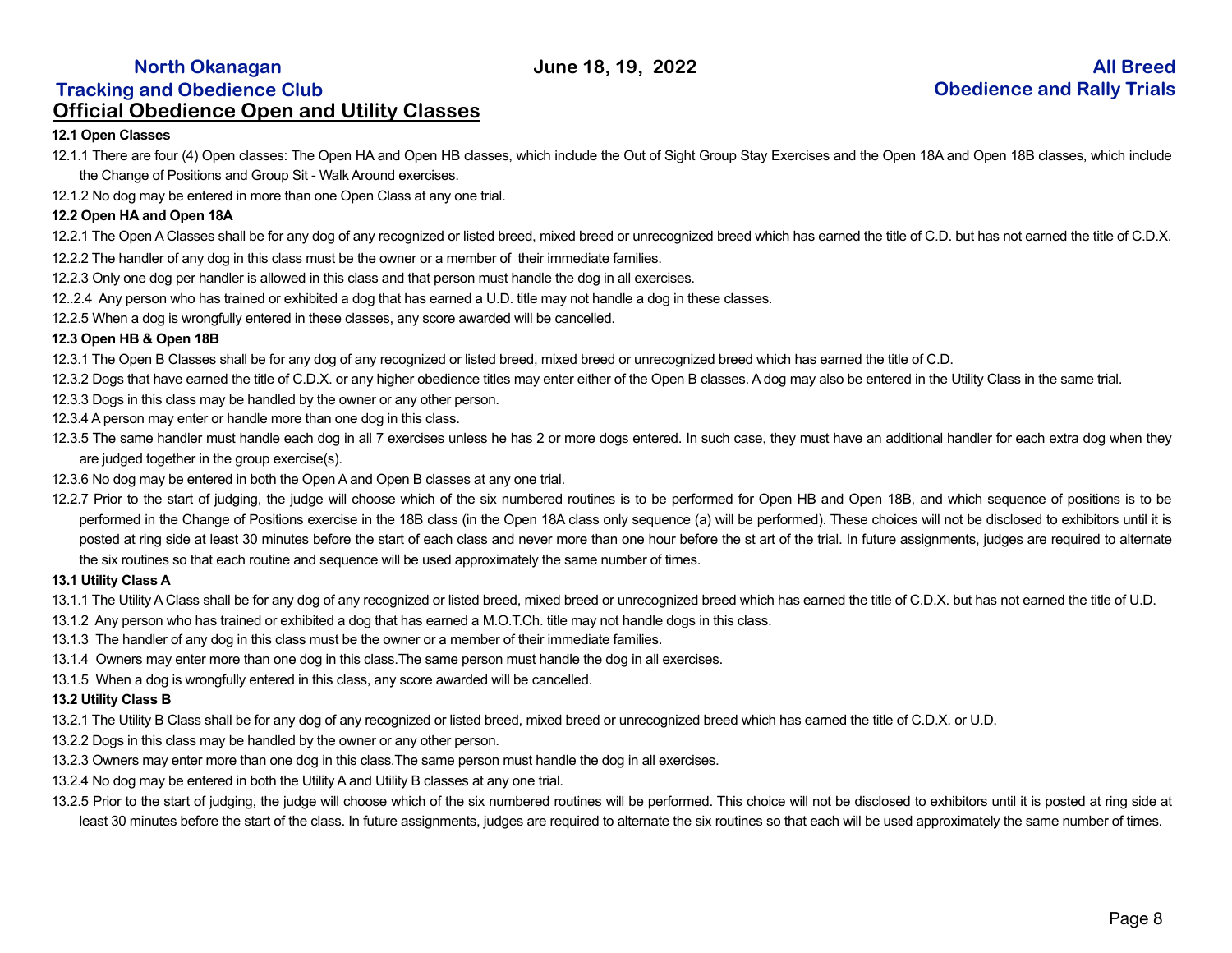# **North Okanagan Tracking and Obedience Club Unofficial Obedience Classes**

#### **16.5 Wild Card Classes**

- 16.5.1. No title is required for entry in any Wild Card class, but any dog entered must be capable of performing the exercises required at the class level in which it is entered.
- 16.5.2 The owner or any other person may handle dogs in these classes.
- 16.5.3 A person may enter more than one dog in any of these classes.
- 16.5.4 Handlers may use verbal encouragement and praise during exercises in these classes without penalty. Handlers may also use additional commands, but will be penalized accordingly.
- 16.5.5 The Wild Card option: A handler may choose to perform all exercises in a class, in which case all will be scored, or a handler may choose to skip one exercise and receive full credit for that exercise.The handler must inform the judge which exercise will be skipped before beginning the exercises. If an exercise is chosen to be skipped, it may not be performed. (E.g., a handler may choose to omit the Stand for Examination in Novice, the Long Down in Open, or the Directed Jumping in Utility, and receive a perfect score for the exercise.)
- 16.5.6 Wild Card Novice Class. Any dog that is capable of performing the Novice Class exercises may be entered in the Wild Card Novice Class, which will be performed and judged as the regular Novice Class.
- 16.5.7 Wild Card Open Class. Any dog that is capable of performing the Open Class exercises may be entered in the Wild Card Open Class, which will be performed and judged as the regular Open A Class.
- 16.5.8 Wild Card Utility Class. Any dog that is capable of performing the Utility Class exercises may be entered in the Wild Card Utility Class, which will be performed and judged as the regular Utility A Class. Handlers are permitted to encourage and praise their dogs verbally during the performance of all Utility exercises except the signal exercise.

 $6.1.6$  Subject to the provisions stated in these rules, no dog may be entered in any class for which it is not eligible at the time entries for the trial close. The entry of a dog that is improperly entered in a class for which it is not eligible cannot be altered to another class after entries close except as provided in section 6.9.6.

**6.9 Moving Up**

ww.bcdogshowservices.ca

**Moving Up**

- 6.9.1 A dog that is registered in the records of the CKC with an eligible number according to these rules and has fulfilled the requirements for a title in accordance with these rules may be moved to the next level of competition if the schedule permits. The transfer must be on the appropriate move-up form and submitted to the Trial Secretary by the owner or handler at least 15 minutes before the start of the class.
- 6.9.2 When move ups are permitted, clubs are exempt from the requirements of Section 4.3.4 and 4.3.5.
- 6.9.3 The Trial Secretary shall amend the judge's book and the marked catalogue, which is to be sent to the CKC with the requests attached to the appropriate entry forms.
- 6.9.4 If it is established by the CKC that a dog moved up to the next level has not completed the requirements for the lower level before moving up, then all qualifying ribbons and/or awards earned by the dog incorrectly entered shall be forfeited and cancelled by the CKC and the owner may be subject to disciplinary action.
	- 6.9.5 In order for a dog to be eligible to move up, the dog must be individually registered with the CKC, have a Performance Event Number (PEN), or an Event Registration Number (ERN) before entries close. The addition of a CKC number after close of entries does not make the dog eligible and will result in referral to the Discipline Committee.
	- 6.9.6 Exhibitors incorrectly entered in the A class are permitted to move the dog to the corresponding B or C class up to one hour before the start of the trial. Exhibitors incorrectly entered in the Novice B class are permitted to move the dog to the Novice C class up to one hour before the start of the trial.
	- 6.9.7 Exhibitors entered in the Open H classes are permitted to move to the Open 18 classes and vice versa up to one hour before the start of the trial.

**Tuesday June 7, 2022**

10.00 Pre-examples ontered in the open in states are permitted to move the dog to the Novice C class up to one hour before the start of the trial.<br>6.9.8 Exhibitors incorrectly entered in the Novice B class are permitted to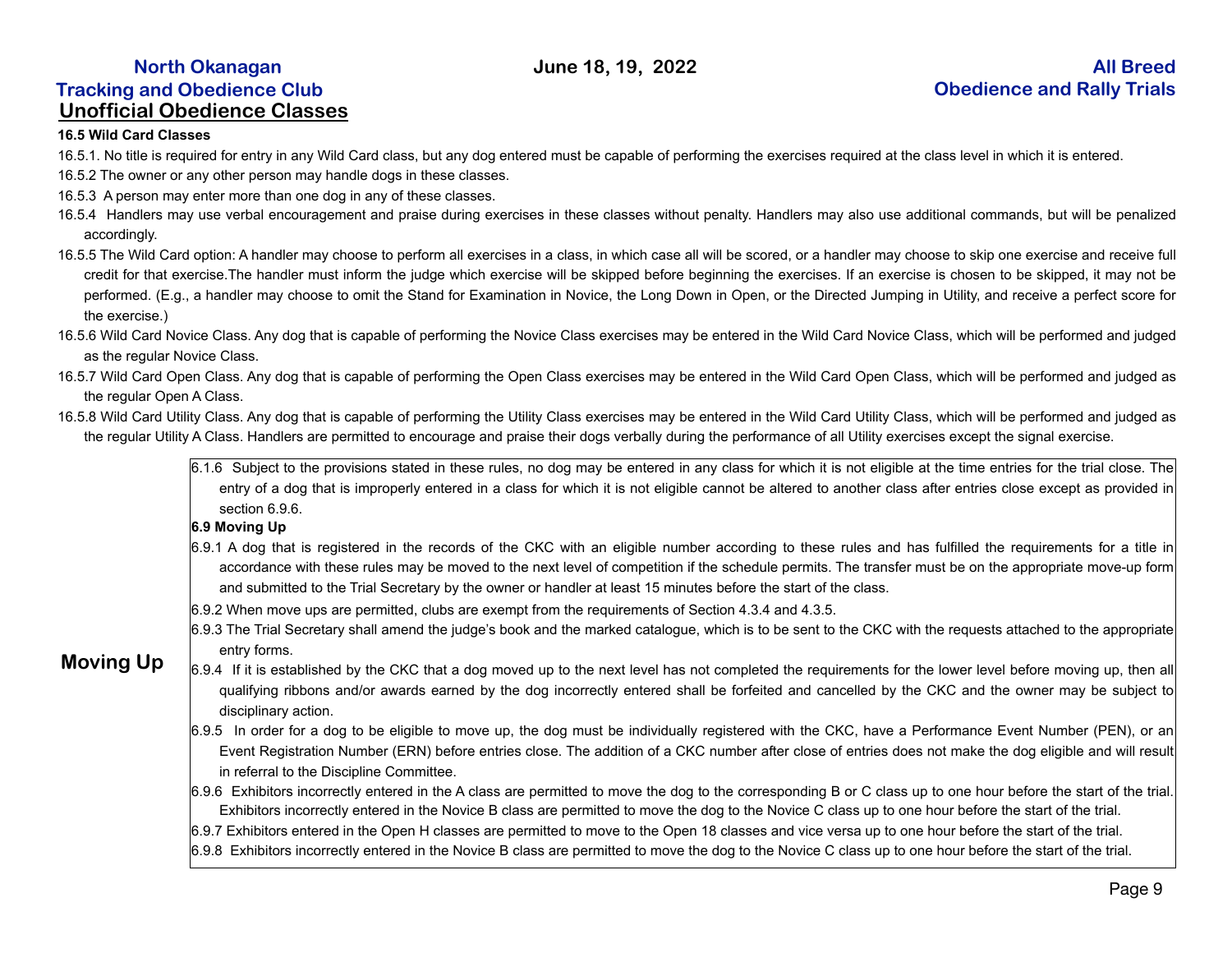# **North Okanagan Tracking and Obedience Club Official Rally Classes**

#### **9.1 Rally Novice A**

- 9.1.1 Dogs competing in this class may not have earned the R. N. title or any Obedience title other than P.C.D.. No handler who has exhibited a dog through its CKC C.D.X. title shall be eligible to enter this class. The handler of any dog in this class must be the owner, co-owner, or a member of their immediate families. A person may enter more than one dog in this class.
- 9.1.2 No dog may be entered in both Rally Novice A and Rally Novice B at any one trial.

#### **9.2 Rally Novice B**

9.2.1 Any dog may compete in this class until a qualifying score in the Rally Advanced Class is earned. The owner or any other person may handle dogs in this class. A person may enter more than one dog in this class.

#### **10.1 Rally Intermediate**

- 10.1.1 The Rally Intermediate Class is an elective class and earning the title is not a requirement to enter Rally Advanced Classes.
- 10.1.2 This class shall be for dogs that have earned the R.N. title. A dog completing the R.I. or any other obedience or rally titles may continue to compete in this class indefinitely.The owner or any other person may handle dogs in this class. A person may enter more than one dog in this class.

#### **11.1 Rally Advanced A**

- 11.1.1 This class shall be for dogs that have earned the R.N. title but have not earned the R.A. title or any CKC Obedience title other than P.C.D.. No handler who has exhibited a dog through its CKC C.D.X. title shall be eligible to enter this class. The handler of any dog in this class must be the owner, co-owner, or a member of their immediate families. A person may enter more than one dog in this class.
- 11.1.2 No dog may be entered in both Rally Advanced A and Rally Advanced B at any one trial.

#### **11.2 Rally Advanced B**

11.2.1 This class will be for dogs that have earned the R.N. title. A dog completing the R.A. title may continue to compete in this class indefinitely. The owner or any other person may handle dogs in this class. A person may enter more than one dog in this class.

#### **12.1 Rally Excellent A**

- 12.1.1 This class shall be for dogs that have earned the R. A. title, but have not earned the R. E. title or any CKC Obedience title other than P.C.D.. No handler who has exhibited a dog through its CKC C.D.X. title shall be eligible to enter this class. The handler of any dog in this class must be the owner, co-owner, or a member of their immediate families. A person may enter more than one dog in this class.
- 12.1.2 No dog may be entered in both Rally Excellent A and Rally Excellent B at any one trial.

#### **12.2 Rally Excellent B**

12.2.1 This class will be for dogs that have earned the R.A. title. A dog completing the R.E. title may continue to compete in this class indefinitely. The owner or any other person may handle dogs in this class. A person may enter more than one dog in this class.

#### **13.1 Rally Master**

131. This class will be for dogs that have earned the RE title. A dog completing the RM title may continue to compete in this class indefinitely. The owner or any other person may handle dogs in this class. A person may enter more than one dog in this class.

# **Pre-entries close 9:00 pm**

**Tuesday June 7, 2022**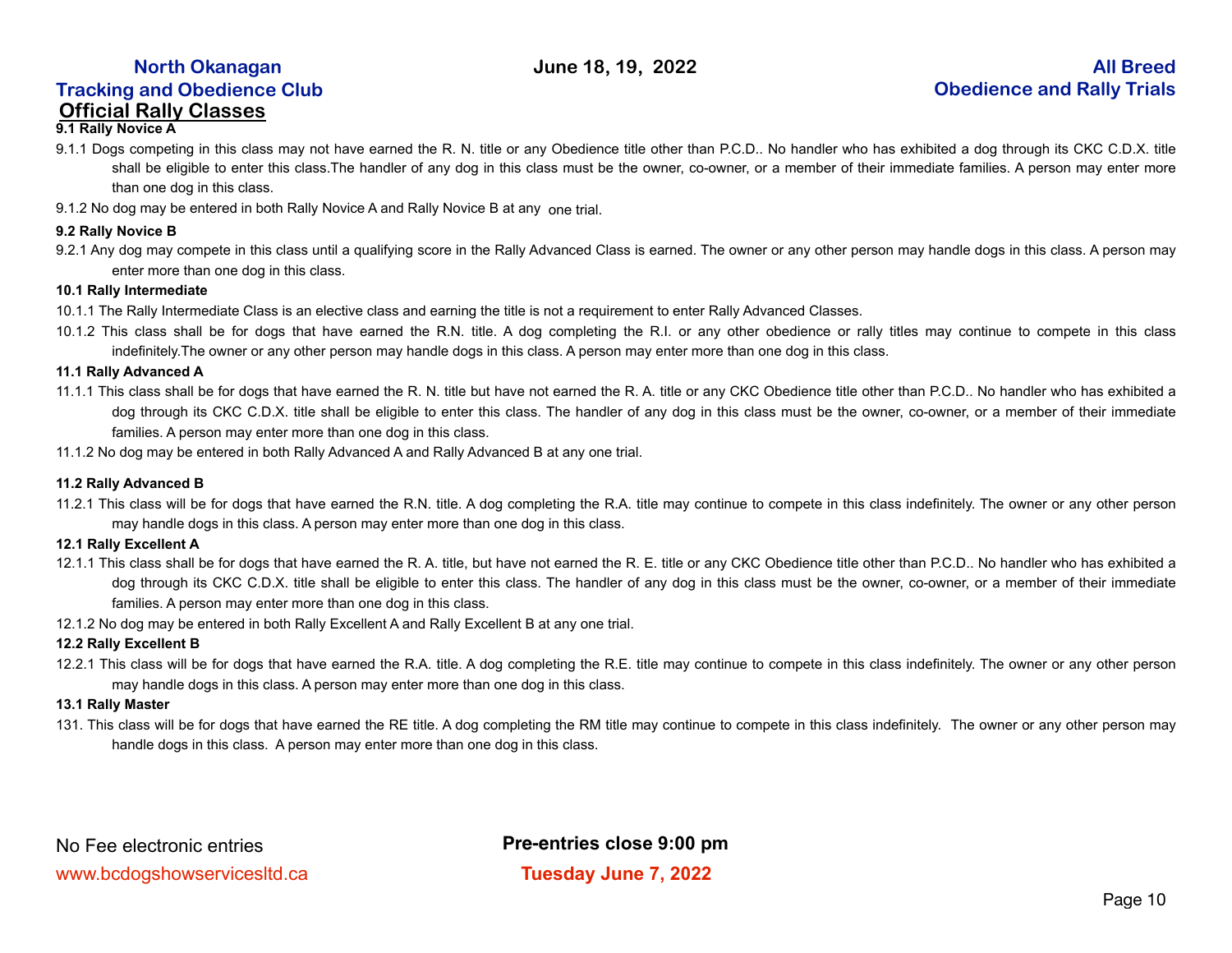# **North Okanagan**

# **Tracking and Obedience Club**

### **14 Rally Advanced Excellent (RAE)**

- 14.1 Upon completion of the Rally Excellent title, qualifying scores may be accumulated from the Rally Advanced B Class and the Rally Excellent B Class to earn the Rally Advanced Excellent (RAE) title.
- 14.2 In order to receive the RAE title, a dog must qualify 10 times in both the Rally Advanced B Class and the Rally Excellent B Class at the same trial. The RAE title will appear at the end of the dog's name and a numeric designation will indicate the number of times the dog has met RAE requirements, i.e. RAE2, RAE3, etc.

#### **15 Rally Master Excellent (RMX)**

- 15.1 Upon completion of the Rally Master title, qualifying scores may be accumulated from the Rally Excellent B Class and the Rally Master Class to earn the Rally Master Excellent (RMX) title.
- 15 In order to receive the RMX title, a dog must qualify 10 times in both the Rally Excellent B Class and the Rally Master Class at the same trial with scores of 90 or higher in Excellent and 85 or higher in Master. Double qualifying score must be earned under at least five different judges. The RMX title will appear at the end of the dog's name and a numeric designation will indicate the number of times the dog has met RMX requirements - i.e., RMX2, RMX3, etc.

#### **Attention Foreign Exhibitors**

Please note that fees are due and payable in Canadian dollars. Due to consistently fluctuating currency rates, discounted cheques will not be accepted.

Personal cheques will be accepted, however, they are to be payable in Canadian funds. If you send a cheque in US funds, it must be made out for the full amount of the entry and no exchange will be refunded to the exhibitor.

Please do not mark cheques "Payable in Canadian Funds" or "At Par". They will not be cleared by the banks.

To simplify the process, we urge that you purchase bank drafts or money orders payable in Canadian funds.

Your understanding and cooperation is appreciated. Thank You.

CANADIAN KENNEL CLUB Non Member Participation Fee (April 2011)

• A non member participation fee will be charged to a resident of Canada who is a non-member of the CKC.

• The non member participation fee is paid in any year a title is earned and covers all titles and dogs owned by that individual.

• In order for the title to be awarded, the non member will have a choice to either become a CKC member or pay the non member participation fee. Failure to comply within 30 days of notification will result in

the title being withheld and the dog cannot be moved up to the next level.

• All Premium Lists will carry a note stating the fee applies only to dogs wholly owned by non-member residents of Canada and is not applicable to CKC members.

No Fee electronic entries

# **Pre-entries close 9:00 pm**

[www.bcdogshowservicesltd.ca](https://www.bcdogshowservicesltd.ca)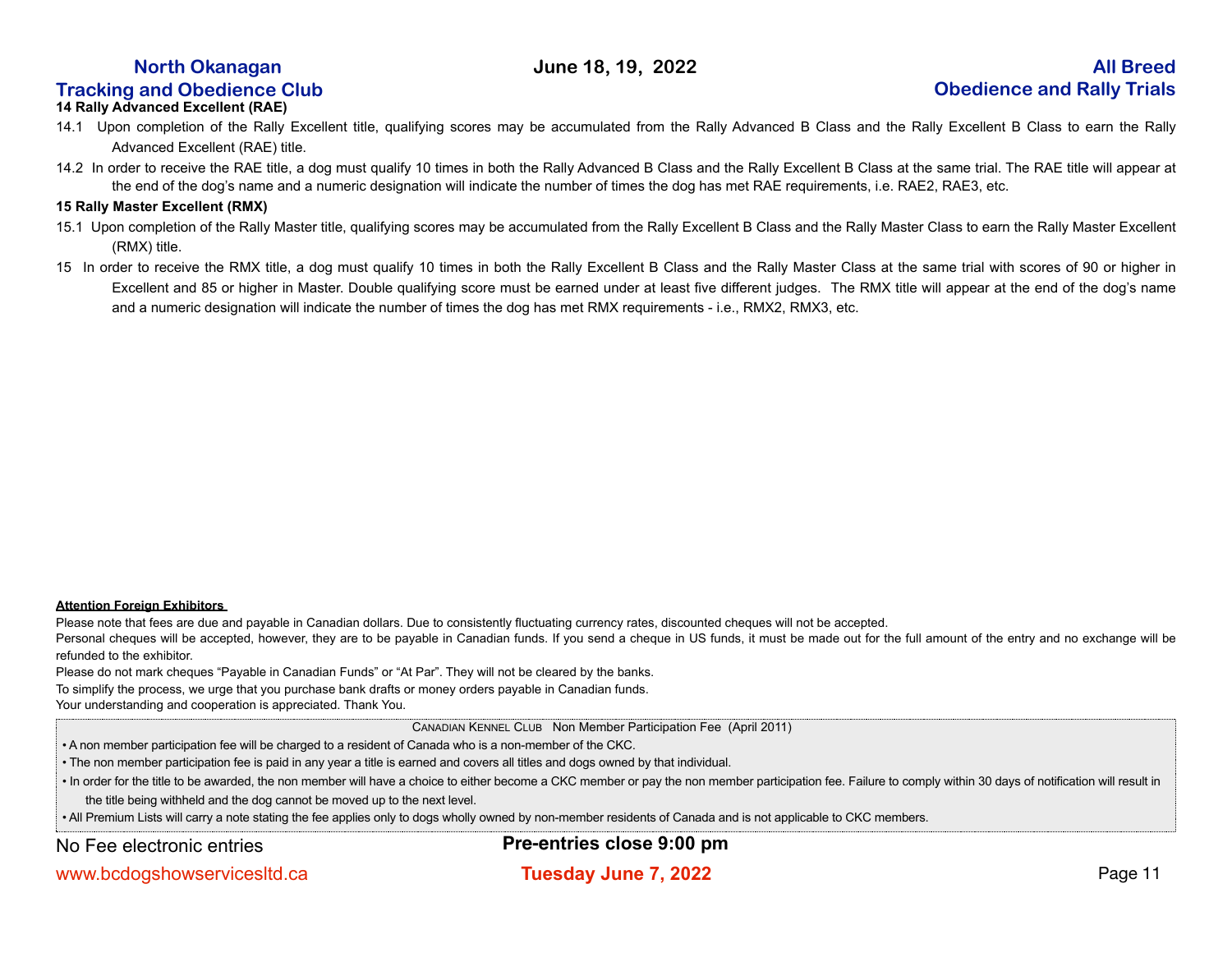#### **3.6 Indignities to a Judge**

3.6.1 A judge officiating at a trial held under these rules shall not be subjected to indignities of any kind during the progress of the trial. It shall be the duty and obligation of the club holding the trial to see that this rule is effectively carried out.

#### **4.4 Limited Entries**

- 4.4. If indications point to a probable entry in any or all classes in excess of the club's capabilities, it may limit entries in any or all classes by prominent announcement on the title cover page of its premium list, or immediately under the obedience and/or rally heading in the premium list of a combined conformation show and obedience and/or rally trial, that entries in such class, classes or trial, will close automatically when a certain limit has been reached, even if the official closing date for entries has not arrived.
- 4.4.2 When the advertised limit (if applicable) has been reached, all remaining entries may be assigned a position (by class) on the reserve list.The person making the entry shall be notified of his position on the list. In the event that the entry of a bitch in season is withdrawn after the closing date, it may be substituted with one from the reserve list up to and including the day of the trial. At the club's discretion, if the club is notified in writing after the closing date that an entry other than a bitch in season will be absent from a trial, the entry may be substituted with one from the reserve list up to 24 hours prior to the trial. Fees will not be refunded for any reason other than a bitch being in season and to those on the reserve list who did not participate in the trial. Entry fees will be refunded within 10 days following the trial for those on the reserve list who did not participate in the trial.

#### **6.1 Entry Requirements (Green is July 1 2018 update). Implemented March 2 2020 CKC Rules**

Every dog entered in a trial must be one of the following:

a) registered with the CKC;

b) have an Event Registration Number (ERN); **&** 

c) **have a Temporary Competition Number, and must** be eligible for registration with the CKC;

d) with the exception of Baby Puppy, if it belongs to a listed breed, it must have a Miscellaneous Certification Number (MCN).

#### 6.1.3 **Regulations**

If a dog is not registered as in 6.1.1 a) or b) but is eligible for registration with the CKC; it may be entered at a

show as a listed dog provided:

a) that if born in Canada, **the dog has a Temporary Competition Number, and** it is eligible for individual registration;

b) that if not born in Canada, **the dog has a Temporary Competition Number, and** it is eligible for registration in the records of the CKC; **Extracts**

c) that if it is a foreign-born and owned dog, **the dog has a Temporary Competition Number.** An Event Registration Number or CKC registration number must be obtained from the CKC within 30 days of the first show entered. 6.1.6 Subject to the provisions stated in these rules, no dog may be entered in any class for which it is not eligible at the time entries for the trial close. The entry of a dog that is improperly entered in a class for which it is not eligible cannot be altered to another class after entries close except as provided in section 6.9.6.

#### **6.4 Dogs Must Compete**

6.4.1 Any dog entered and received at a trial must compete in all individual exercises of all classes in which it is entered, unless excused by the judge, superintendent or the Trial chair. If a dog is excused by any of these officials for biting or attempting to bite, the reason for the excusal must be recorded by the official on the relevant CKC form, a copy of the form provided to the dog's handler in the ring and the CKC, according to Appendix D.

#### **6.5 Bitches In Season**

- 6.5.1 Bitches in season are not permitted to compete.The judge of a trial must remove from competition any bitch in season, or any bitch which appears so attractive to males as to be a disturbing element.
- 6.5.2 When a bitch comes into season after entries have closed, the trial-giving club must refund the entry fee and listing fee providing the trial secretary receives, on or before the date of the trial, a veterinarian's certificate declaring that the bitch was in season within the 10 day period preceding the trial.

| No Fee electronic entries   |
|-----------------------------|
| www.bcdogshowservicesItd.ca |

**Pre-entries close 9:00 pm**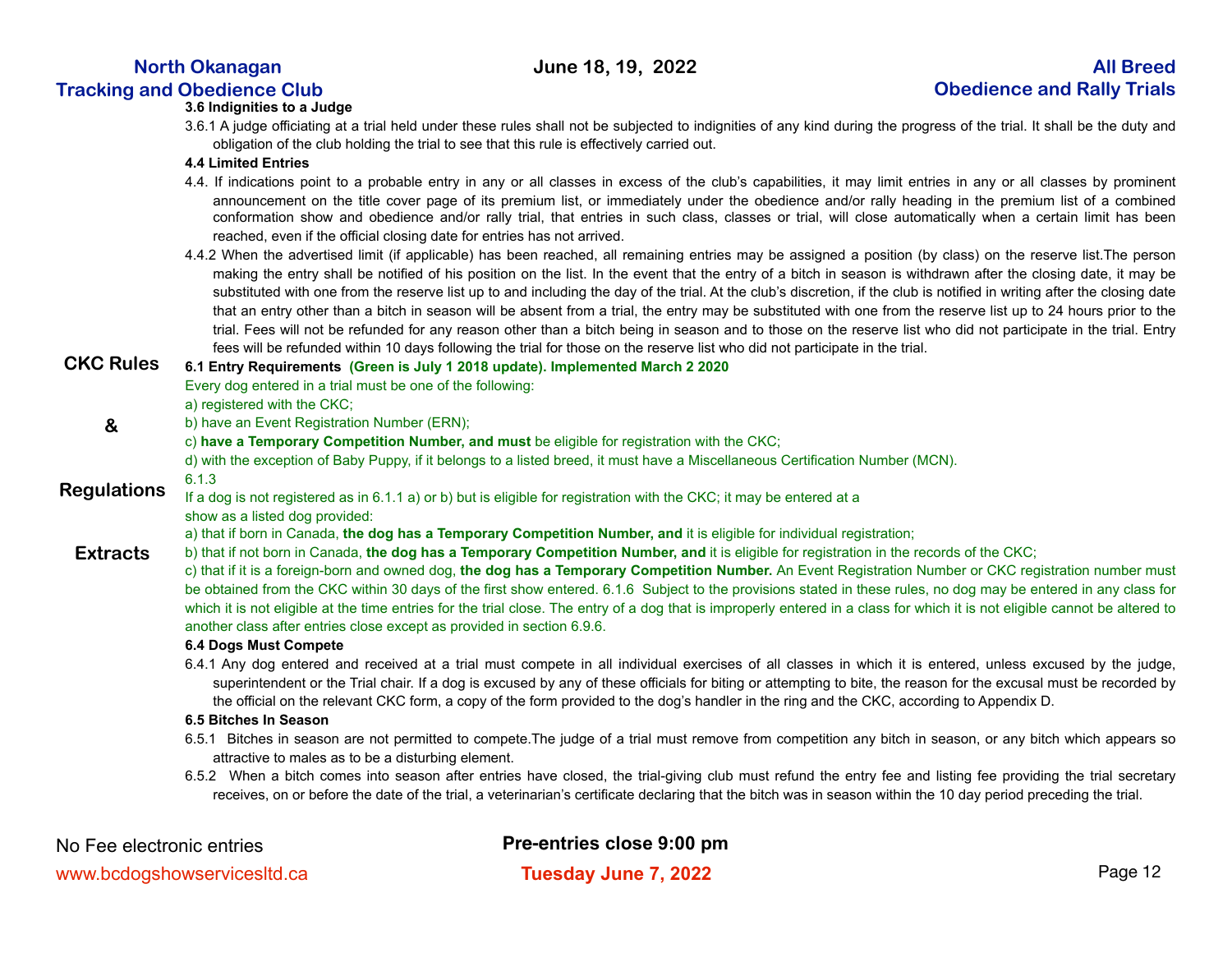# **June 18, 19, 2022 All Breed**

# **Obedience and Rally Trials**

# **Additional Rules and Regulations**

- The club reserves the right to remove any person(s) from the trials and the trial grounds. The Trial Superintendent shall have full control of these trials, which are governed by CANADIAN KENNEL CLUB (CKC) rules.
- Any person excused by the Trial Superintendent or Veterinarian for any reason shall not, compete in any class for any awards for the balance of the trials and or events.
- The Trial committee will use due care and diligence for the welfare of dogs and exhibitors, but will not be responsible for, or assume any liability in the event of accident or misfortune to either dogs, exhibitors, spectators or vendors.
- Exhibitors may be asked by the trial superintendent for proof of third party liability insurance. Failure to produce may result in dismissal from the trial grounds.
- Dogs must be on the grounds 1 hour prior to the judging of their class.
- The owner of a dog entered in these trials is entirely responsible for any error in entering his/her dog regardless of how or by whom the entry was made.
- Refunds for cancellations due to judge change or cancellations made prior to entries closing will be mailed by the Club to said Exhibitor or Agent after the trials. An administrative fee of \$7.00 will be withheld from all refunds for entries cancelled prior to the closing of entries.
- Entry fees shall not be refunded in the event that a dog is absent, disqualified, sick, lame, excused by the Judge or Veterinarian, or barred from competition by action of the Trial Committee, or because it has been entered incorrectly.
- There is no refund for duplicate entries.
- If, because of riots, civil disturbances, health risks or other acts beyond the control of the North Okanagan Tracking and Obedience Club it is impossible to open, or to complete the Trial no refund will be made.
- Exhibitors and handlers will be responsible for their dogs and equipment left at the trial grounds.
- All recreational units will have buckets underneath for their sink drains. Any one found discharging water on the grounds will be removed by order of the Health Department, and may be subject to fine.
- Dogs must be on leash at all times on the trial grounds or within the trial building with the exception of the obedience rings.
- All dogs must be exercised in the area outside the Horticulture Building. Dogs may not urinate on or near the building. Failure to observe this rule may result in dismissal.
- Plastic sheeting must be used under all exercise pens and up the sides to prevent a dog from urinating beyond the pen.
- Exhibitors are expected to maintain a clean area. Please be considerate when utilizing the building facilities. No dogs are permitted in the washrooms.
- No Dogs in in the seating or food line-up adjacent to the food concession.
- The welfare of any children is deemed to be the responsibility of the guardian or parent. Please exercise control and restraint over your child's behaviour.
- The club is not responsible for lost or stolen property from exhibitors or vendors/concessions. Check for lost property at the club table.
- The club reserves the right to refuse an individuals entries, for just cause.
- Delays waiting for dogs will not be possible and handlers with several exhibits must arrange for alternative handlers if judging times for their dogs conflict.
- The club reserves the right of restricting exhibitors space.
- Fire lanes in all areas will be maintained.
- All exhibitors must follow direction by Interior Provincial Exhibition personnel.
- Grooming is not allowed in the Obedience Benching area. No dogs may be left overnight in the building.
- The trial precincts of these trials will be the areas of the Interior Provincial Exhibition reserved for the club.

**Pre-entries close 9:00 pm Tuesday June 7, 2022**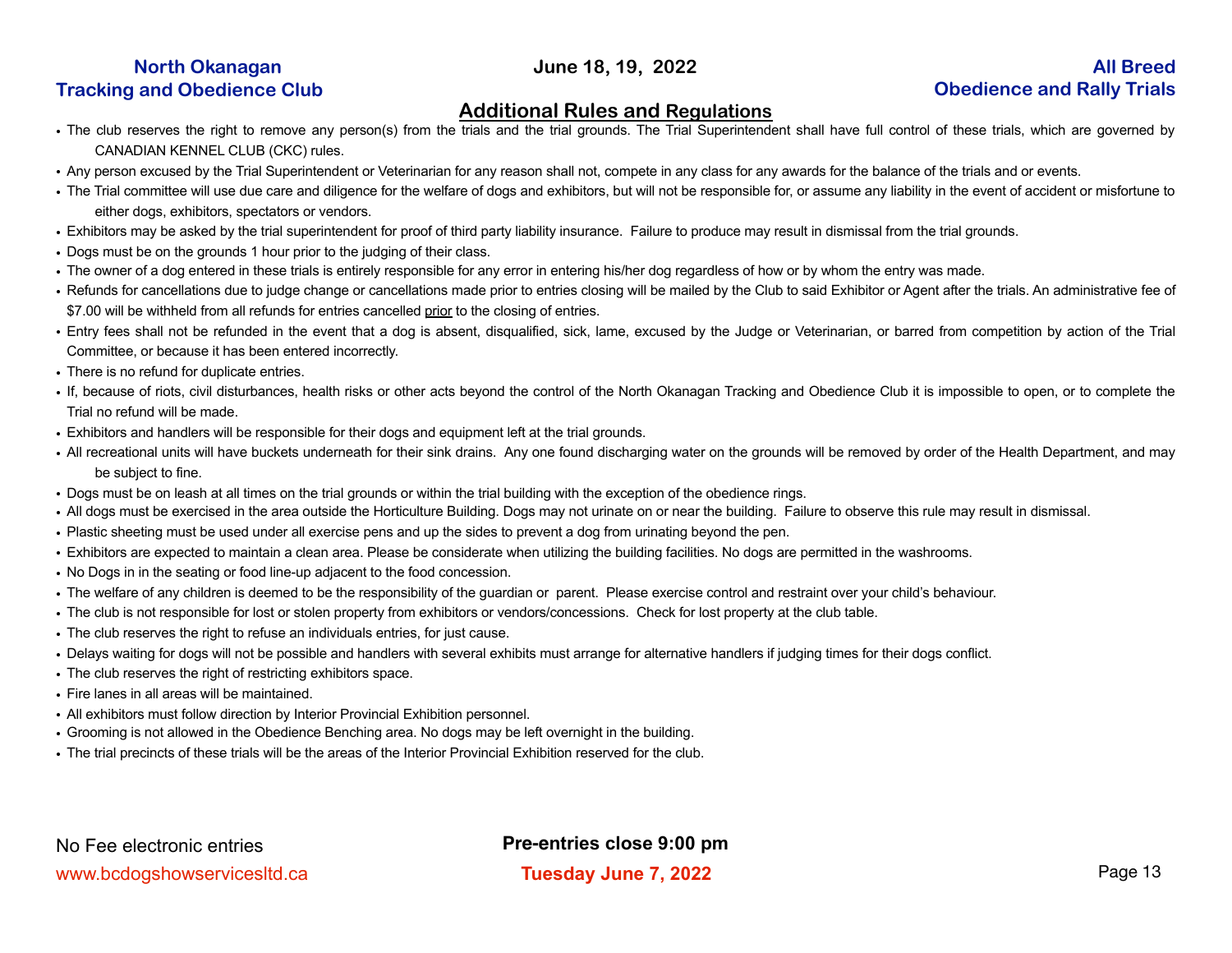# **Notice of Agreement**

I (we) acknowledge that I (we), all exhibitors, handlers and patrons, know and abide by the "CKC Dog Show Rules" and that I (we) agree that North Okanagan Tracking and Obedience Club, has the right to refuse this entry for cause, which the Club shall deem to be sufficient. In consideration of the acceptance of this entry and of the holding of the Shows and of the opportunity to have the dog judged and to win prize money, ribbons or trophies, I (we) agree to hold the North Okanagan Tracking and Obedience Club, their members, directors, officers, agents, superintendents, judges, stewards or show secretary and the owner or lessor of the premises and any employees of the aforementioned parties, harmless from any claim for loss or injury which may be alleged to have been caused directly or indirectly to any person or thing by the act of a dog while in or upon the show premises or grounds or near any entrance thereto, and I (we) personally assume all responsibility and liability for any such claim, and I (we) further agree to hold the aforementioned parties harmless from any claim for loss of a dog by disappearance, theft, death or otherwise, and from any claim for damage or injury to the dog, whether such loss, disappearance, theft, damage or injury be caused or alleged to be caused by the negligence of the Club or any of the parties aforementioned, or by the negligence of any other person, or any other cause or causes.

I (we) hereby assume the sole responsibility for and agree to indemnify and save the aforementioned parties harmless from any and all loss and expense (including legal fees) by reason of the liability imposed by law upon any of the aforementioned parties because of bodily injuries, including death at any time resulting therefrom, sustained by any person or persons, including myself (ourselves), or on account of damage to property, arising out of or in consequence of my (our) participation in this show, howsoever such injuries, death or damage to property may be caused and whether or not the same may have been caused and whether or not the same may have alleged to have been caused by negligence of the aforementioned parties or any of their employees or agents, or any other person.

I (we) hereby assume the sole responsibility for and agree to indemnify and save the aforementioned parties harmless from any and all loss and expense (including legal fees) by reason of the liability imposed by law upon any of the aforementioned parties because of bodily injuries, including death at any time resulting therefrom, sustained by any person or persons, including myself (ourselves), or on account of communicable disease(s), arising out of or in consequence of my (our) participation in this show, howsoever such injuries, death or damage to property may be caused and whether or not the same may have been caused and whether or not the same may have alleged to have been caused by negligence of the aforementioned parties or any of their employees or agents, or any other person.

**Communicable Disease** refers to any Communicable Disease or mutation thereof. Exhibitors, handlers and patrons are responsible for any cost, loss or expense of any kind, arising directly or indirectly from the actual, potential, alleged or threatened transmission of, contact with, exposure to, existence of, presence of, fear or spread of, a **Communicable Disease** or any mutation thereof, including any costs or expenses incurred to prevent, respond to, test for, monitor, mitigate, remove, cleanup, contain, treat, detoxify, neutralize, assess or otherwise deal with a **Communicable Disease** or any mutation thereof. This applies: (i) regardless of any other contributing or aggravating cause or event that contributes concurrently or in any sequence to the cost, loss or expense; and (ii) to all coverage extensions, additional coverages, exceptions to any exclusion and other coverage grant(s).

**Communicable Disease** means any disease caused by any substance or agent that occurs through any transmission of the substance or agent from an infected individual or via an animal, vector or the inanimate environment to a susceptible animal or human host where:

(A) the substance or agent includes, but is not limited to, a virus, bacterium, parasite or other organism or any variation thereof, whether deemed living or not, and

(B) the method of transmission, whether direct or in direct, includes but is not limited to, airborne transmission, bodily fluid transmission, transmission from or to any surface or object, solid, liquid or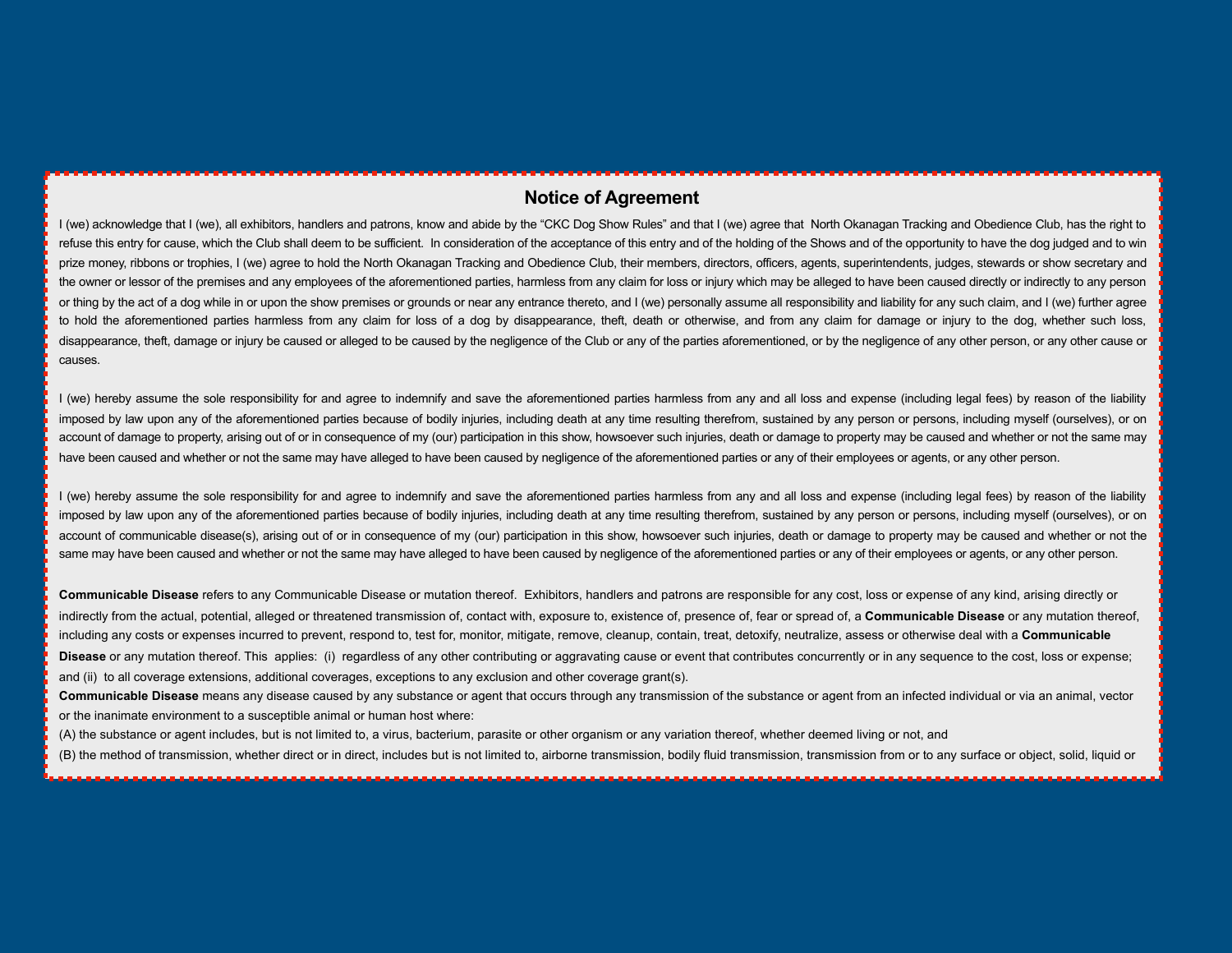#### **North Okanagan COVID 19 OBEDIENCE & RALLY RULES GENERAL GUIDELINES Tracking and Obedience** Clubberry **June 18, 19, 2022 All Breed UPDATE FOR 2022**

Clubs will follow all Federal, Provincial and local health rules when holding a trial and the protocol will be detailed in the Premium List. Judges, Officials and handlers will abide by the rules specified.

The following are allowable temporary changes to the Obedience Rules & Regulations that a club may opt to use during their event in the year 2022 while operating under covid restrictions. However, any other changes to any other rule that is not mentioned here will not be allowed.

All municipal directives regarding vaccinations, mask wearing and social distancing must be 8.11.3 After all the scores for the class are recorded, the judge shall call for all available dogs upheld.

# *OBEDIENCE TRIALS*

- $\triangleright$  Judges can wear a mask even if not required by the club.
- $\triangleright$  Following federal and provincial rules all the temporary rules regarding leash and dumbbell placement can be allowed. Clubs can still allow leashes and dumbbellsto be placed on a table or chair determined by the judge, located in the ring such that the handler can obtain the item without leaving the ring. Sanitization, paper towels or paper are not required between equipment.
- $\triangleright$  If the club decides to use the guidelines for leash and dumbbell, the exhibitor may either leave the dog on a sit stay or heel with the dog to the location of the chair to obtain and return their leash and dumbbell used during the exercises.
- $\triangleright$  Articles will be handled as in regular rules.
- $\triangleright$  Scoresheets and awards may be given out in the ring but the club may opt to have handlers pick up scoresheets and awards outside the ring.
- $\triangleright$  It is recommended that the club publish either in the premium list or judging schedule or both, the modified rules.
- $\triangleright$  In all cases the club can choose to follow regular or covid rules as long as local and provincial health guidelines are followed.
- 5 RIBBONS & PRIZES
- 5.1 Ribbons and Rosettes
- to exhibitors will be allowed or having them available for exhibitors on a separate table for pick up or in the ring following covid distancing protocol. **Tuesday June 7, 2022** Page 15 5.1.1 A club or association holding a trial under these rules shall provide ribbons and rosettes as specified in this section. Only those dogs earning a qualifying score will receive ribbons. **The hosting club can determine how prizes and ribbons will be presented, mailing them**

8.10 Scoresheets

8.10.1 At the conclusion of the judging of each class, judges are required to provide meaningfully marked individual scoresheets to each exhibitor. **Scoresheets need not be handed out in the ring, but may be distributed to the exhibitor in any manner as decided by the individual club in order to follow covid protocol.**

### 8 REGULATIONS FOR PERFORMANCE & JUDGING

8.11 Announcement of Scores

that have earned qualifying scores to be brought into the ring. **This can be modified by club if needed to follow covid protocol.**

8 REGULATIONS FOR PERFORMANCE & JUDGING

8.13 Ring Procedure

8.13.9 In the Novice intermediate, Open and Utility classes the handlershall place the dumbbell and leash on a chair as designated by the judge in the ring. Utility articles shall be handled as in regular rules. Dumbbell, leash and articles shall be retrieved by the handler before leaving the ring.

9 PRE-NOVICE 9.6 Figure 8

9.6.3 In the Figure 8 exercise, the handler will stand with the dog sitting in heel position facing the judge, midway between the two stewards **cones at least 0.46m (18") high, chairs or similar inanimate objects placed** about 3.66m (12ft) apart. The handler may go around either steward **object** first. On the judge's order, the handler, with the dog on a loose leash, shall go twice completely around the Figure 8 with one halt at the end of the exercise. The handler may give the dog a verbal command to sit.

9 PRE-NOVICE

9.9 Group Sit or Down exercise

9.9.4 All dogs in the class that are eligible to compete in the group exercises **may be judged separately or as part of a group after the completion of the individual exercises. If there is more than on dog completing in the group exercise, the dogs must be placed**